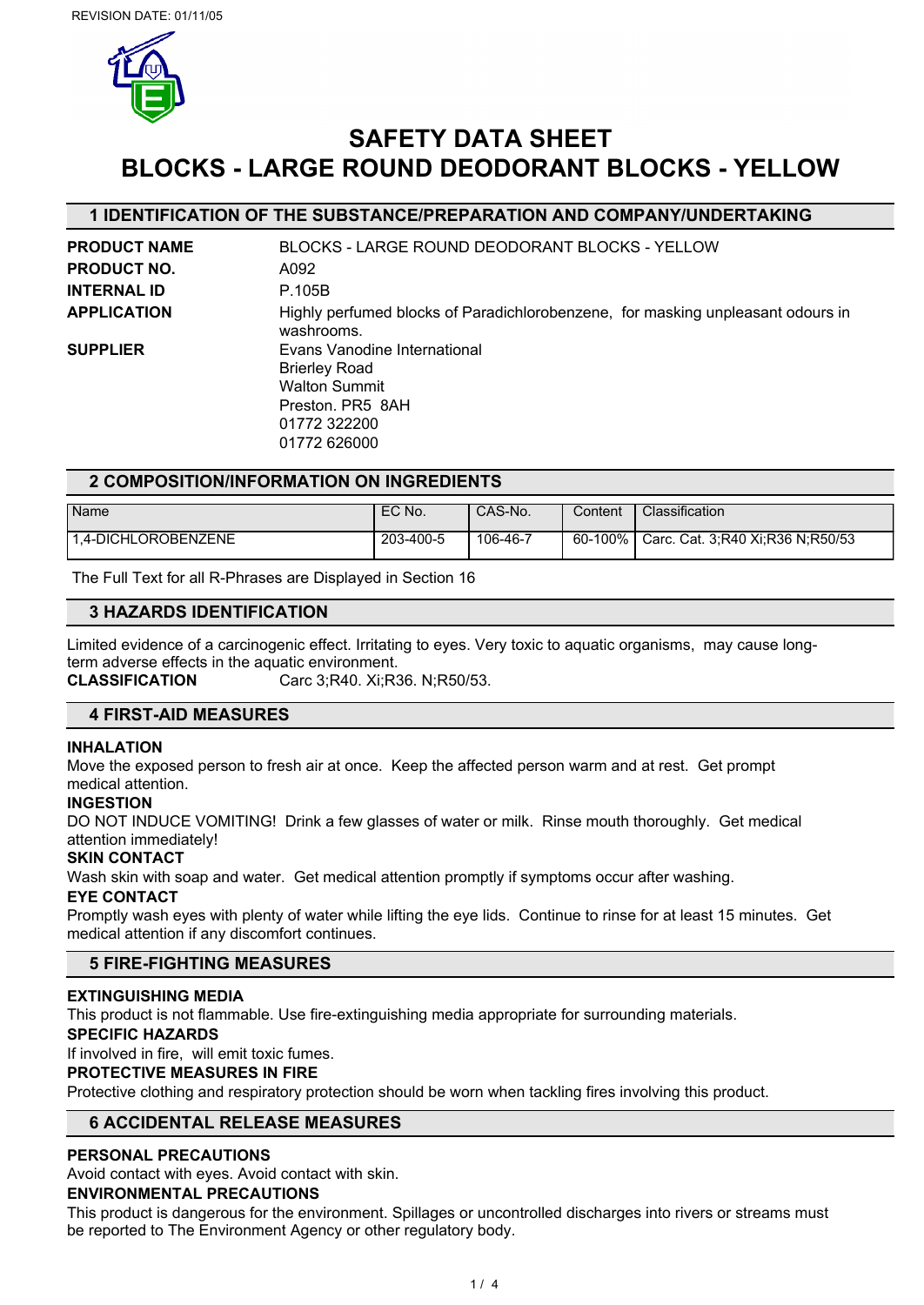# **BLOCKS - LARGE ROUND DEODORANT BLOCKS - YELLOW**

### **SPILL CLEAN UP METHODS**

Collect spillage in containers, seal securely and deliver for disposal according to local regulations.

### **7 HANDLING AND STORAGE**

#### **USAGE PRECAUTIONS**

Avoid contact with eyes Avoid contact with skin.

#### **STORAGE PRECAUTIONS**

Store at moderate temperatures in dry, well ventilated area. Keep in original container. Store away from Oxidising material.

#### **8 EXPOSURE CONTROLS/PERSONAL PROTECTION**

| Name                | <b>Std</b>   | - ppm      | $-$ mg/m3          | IST<br>$\mathsf{p}$ - ppm | <b>ST</b><br>์ - mg/m3 |
|---------------------|--------------|------------|--------------------|---------------------------|------------------------|
| 1.4-DICHLOROBENZENE | <b>I</b> WEL | -25<br>ppm | $153 \text{ mg/m}$ | 150<br>ppm                | 306<br>mg/m3           |

**INGREDIENT COMMENTS** WEL = Workplace Exposure Limits **ENGINEERING MEASURES** Must not be handled in confined space without sufficient ventilation. **RESPIRATORY EQUIPMENT** None required. **HAND PROTECTION** For prolonged or repeated skin contact the use of household rubber gloves is advisable. **EYE PROTECTION** Eye protection recommended. **OTHER PROTECTION** None required.

### **9 PHYSICAL AND CHEMICAL PROPERTIES**

| <b>APPEARANCE</b>         | Solid              |                           |                |
|---------------------------|--------------------|---------------------------|----------------|
| <b>COLOUR</b>             | Yellow             |                           |                |
| <b>ODOUR</b>              | Characteristic     |                           |                |
| <b>SOLUBILITY</b>         | Insoluble in water |                           |                |
| <b>BOILING POINT (°C)</b> | 172                | <b>MELTING POINT (°C)</b> | 53             |
| <b>RELATIVE DENSITY</b>   | Not applicable     | pH-VALUE, CONC.           | Not applicable |
|                           |                    | <b>SOLUTION</b>           |                |

FLASH POINT (°C) 65 CC (Closed cup).

#### **10 STABILITY AND REACTIVITY**

#### **STABILITY**

No particular stability concerns. **MATERIALS TO AVOID** Strong oxidising substances. Strong acids.

### **11 TOXICOLOGICAL INFORMATION**

## **TOXICOLOGICAL INFORMATION**

Refer to section 3.

#### **12 ECOLOGICAL INFORMATION**

#### **ECOTOXICITY**

Dangerous for the environment: May cause long-term adverse effects in the aquatic environment.

#### **BIOACCUMULATION**

Insoluble in water and has potential for bioaccumulation.

#### **DEGRADABILITY**

There is evidence of degradation in soil, water and air.

## **13 DISPOSAL CONSIDERATIONS**

#### **DISPOSAL METHODS**

Empty Container can be consigned to normal waste. Unwanted material should be disposed of as hazardous waste by registered contractor.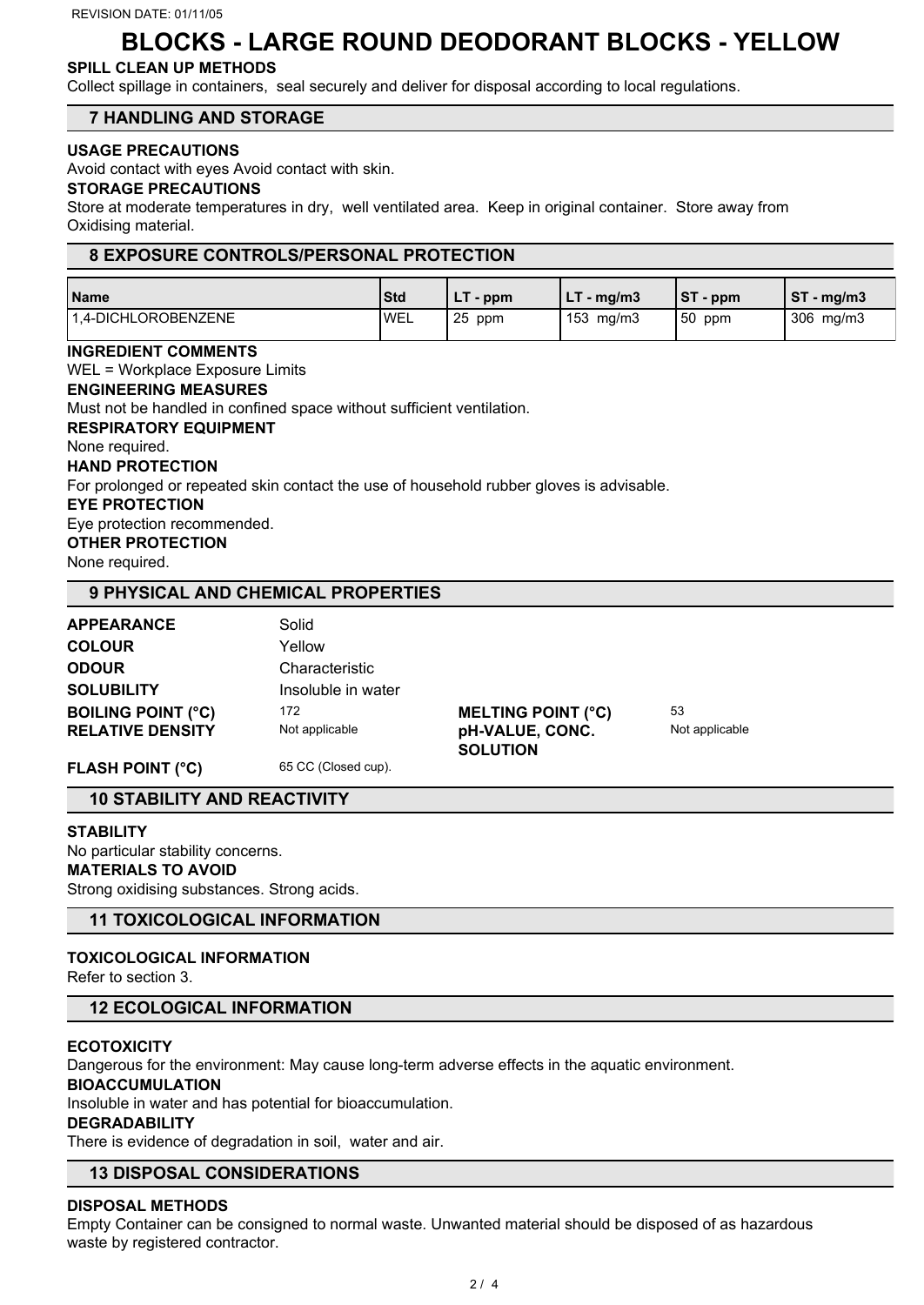# **BLOCKS - LARGE ROUND DEODORANT BLOCKS - YELLOW**

## **14 TRANSPORT INFORMATION**



| <b>PROPER SHIPPING NAME</b> | paradichlorobenzene)                                            | ENVIRONMENTALLY HAZARDOUS SUBSTANCE, SOLID, N.O.S. ( |                                                                 |
|-----------------------------|-----------------------------------------------------------------|------------------------------------------------------|-----------------------------------------------------------------|
| UN NO. ROAD                 | 3077                                                            | <b>ADR CLASS</b>                                     | Class 9: Miscellaneous<br>dangerous substances<br>and articles. |
| <b>ADR PACK GROUP</b>       | $\mathbf{III}$                                                  | <b>RID CLASS NO.</b>                                 | Class 9: Miscellaneous<br>dangerous substances<br>and articles. |
| <b>RID PACK GROUP</b>       | $\mathbf{III}$                                                  | <b>UN NO. SEA</b>                                    | 3077                                                            |
| <b>IMDG CLASS</b>           | Class 9: Miscellaneous<br>dangerous substances<br>and articles. | <b>IMDG PACK GR.</b>                                 | Ш                                                               |
| <b>MARINE POLLUTANT</b>     |                                                                 | <b>UN NO. AIR</b>                                    | 3077                                                            |
|                             |                                                                 |                                                      |                                                                 |

| <b>ICAO CLASS</b> | Class 9: Miscellaneous<br>dangerous substances<br>and articles. | <b>AIR PACK GR.</b> | Ш |
|-------------------|-----------------------------------------------------------------|---------------------|---|
|                   |                                                                 |                     |   |

#### **15 REGULATORY INFORMATION**

#### **LABELLING**

 $\infty$ ARINE POLLUTAN





**CONTAINS** 1,4-DICHLOROBENZENE

| <b>RISK PHRASES</b>   |                 |                                                                                                     |
|-----------------------|-----------------|-----------------------------------------------------------------------------------------------------|
|                       | R40             | Limited evidence of a carcinogenic effect.                                                          |
|                       | R <sub>36</sub> | Irritating to eyes.                                                                                 |
|                       | R50/53          | Very toxic to aquatic organisms, may cause long-term adverse effects<br>in the aquatic environment. |
| <b>SAFETY PHRASES</b> |                 |                                                                                                     |
|                       | S2              | Keep out of the reach of children                                                                   |
|                       | S <sub>22</sub> | Do not breathe dust.                                                                                |
|                       | S24/25          | Avoid contact with skin and eyes.                                                                   |
|                       | S <sub>26</sub> | In case of contact with eyes, rinse immediately with plenty of water and<br>seek medical advice.    |
|                       | S46             | If swallowed, seek medical advice immediately and show this container<br>or label.                  |

#### **ENVIRONMENTAL LISTING**

Hazardous Waste (England and Wales) Regulations.

#### **EU DIRECTIVES**

System of specific information relating to Dangerous Preparations. 2001/58/EEC. As amended by Directive 93/ 112/EC and 2001/58/EC.

## **STATUTORY INSTRUMENTS**

Chemicals (Hazard Information and Packaging) Regulations. 2005

## **APPROVED CODE OF PRACTICE**

The compilation of safety Data Sheets L130.